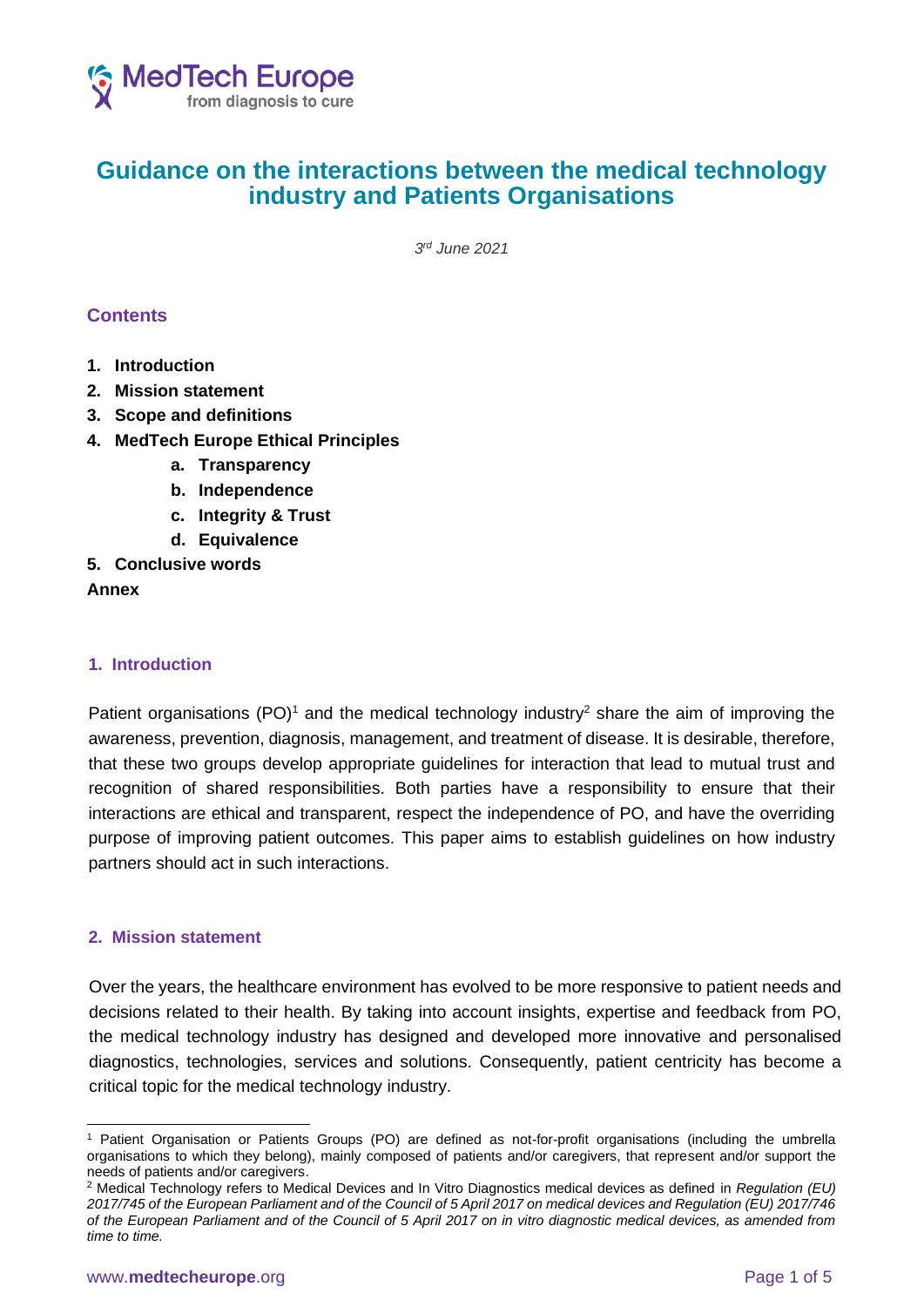

Patients' quality of life can be significantly improved by the provision of timely, accurate, transparent, and meaningful information on prevention, diagnosis, management and treatment of diseases, products and services. By working to improve patient outcomes and create more sustainable healthcare systems, such information sharing advances the common aims of patients, the medical technology industry, the research environment, and healthcare systems more broadly.

MedTech Europe member companies recognise the experience and commitment of PO, and thus the value of dialogue locally and globally. PO accompany patients and their families, and often help them navigate the complex healthcare environment. PO are an essential stakeholder throughout the life cycle of medical technologies.

The medical technology industry and PO collaboration is instrumental in building up disease awareness, disseminating information and amplifying the voice of patients. Medical technology manufacturers may give support to a PO financially or by providing skills and expertise to advance such aims. MedTech Europe member companies acknowledge that any form of support given to PO can never be commercially motivated, nor perceived as such, where such support is provided.

## **3. Scope and definitions**

The aim of this Guidance is to explain the rationale underpinning current interactions between the medtech industry and PO and propose principles on which such interactions should be based. In its [Annex I,](#page-4-0) the Guidance outlines examples of types of collaboration that may exist throughout the life cycle of medical technologies.

Given the broad scope of the medical technology industry, this document is designed to offer principles that MedTech Europe member companies may use in developing their own guidance.

In this document, the reference to PO refers to patient groups, patient associations, and patients' advocacy groups. This document does not address relationships with individual patients. This document also does not address, nor would suggest any interference in, the critically important relationship between patients and their Healthcare Professionals<sup>3</sup> and other caretakers.

This document is not intended to supersede any applicable national laws or regulations.

<sup>3</sup> Please refer to the definition of Healthcare Professionals (HCPs) included in the [MedTech Europe Code of Ethical](https://www.medtecheurope.org/resource-library/medtech-europe-code-of-ethical-business-practice/)  [Business Practice.](https://www.medtecheurope.org/resource-library/medtech-europe-code-of-ethical-business-practice/)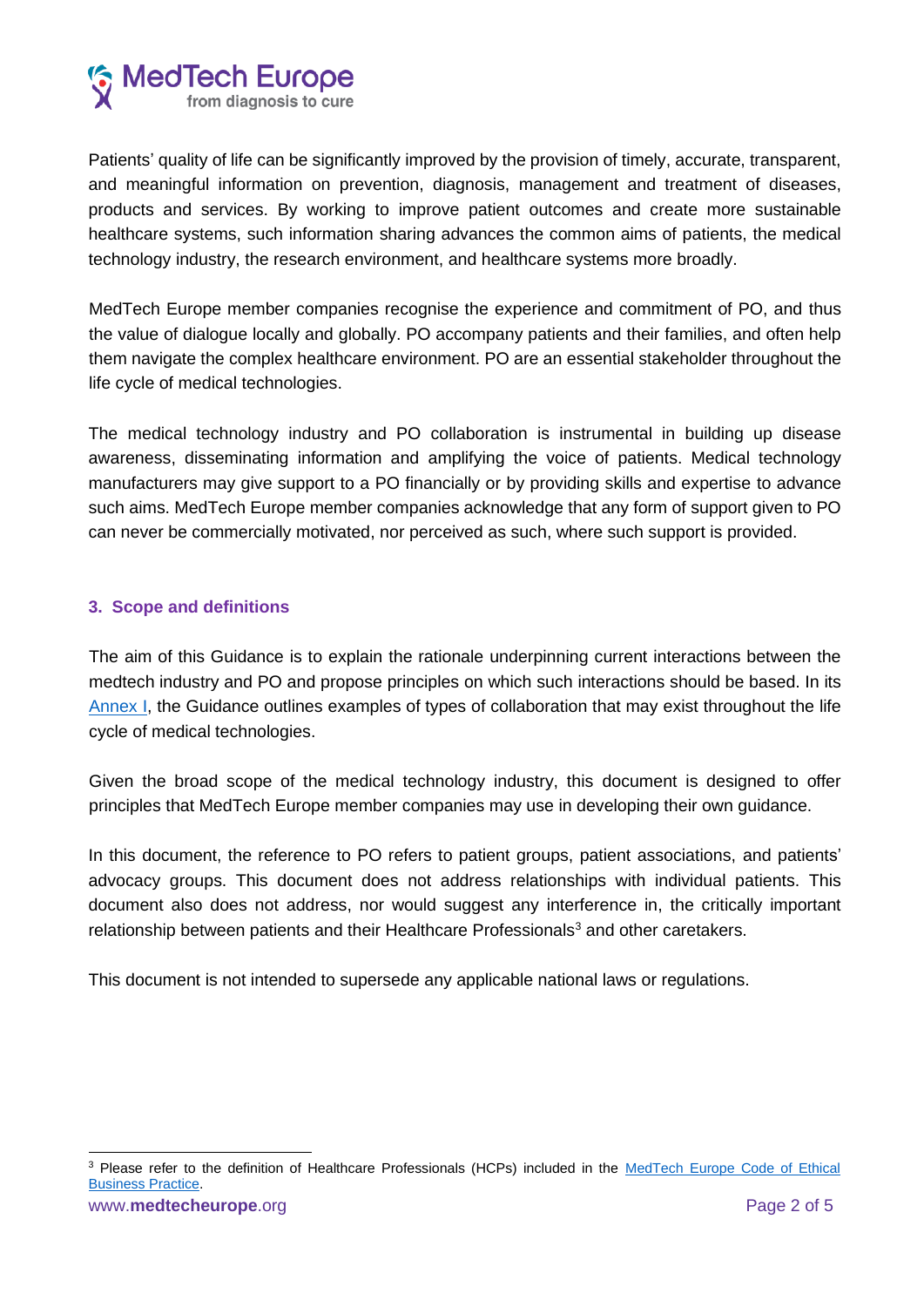

## **4. MedTech Europe Ethical Principles**

An ethical framework protects the interactions between MedTech Europe member companies and PO. Such interactions should be based on the principles of Transparency, Independence, Integrity and Trust, and Equivalence.

#### **a. Transparency**

Transparency of the nature and objective of any collaboration allows for independent external scrutiny. All agreements between a MedTech Europe member company and a PO should therefore be in writing, properly documented and lay out the purpose and the desired outcome of the support provided by the MedTech Europe member companies.

Such collaborations must be in compliance with the law and any other applicable rules (e.g., Codes of Practice), including transparency and reporting rules where applicable. Additionally, both parties are encouraged to share with each other their respective existing guidelines on interactions between industry and PO. Any potential conflicts of interest<sup>4</sup> should be disclosed.

It is also recommended that both parties are transparent about the source of support for PO funding, where specific campaigns or activities are supported by MedTech Europe member companies (e.g., on respective websites, relevant campaign materials, annual reports, etc.).

#### **b. Independence**

PO independence in all aspects of decision-making, development of policies and external communications is essential to ensure their credibility.

The industry recognises support to PO as including campaigns and specific initiatives, as well as support for training of PO tailored to their specific needs.

Diversity of funding is preferable. MedTech Europe member companies should not seek to be the sole source of funding of a PO or PO activities.

MedTech Europe member companies should never propose or request the promotion or endorsement of a specific product or service.

<sup>4</sup> MedTech Europe Members are invited to refer to the principles of the MedTech Europe Code of Ethical Business Practice in the specific case where a Healthcare Professional is part of the governing structure of a PO for guidance on due diligence and conflict of interest management.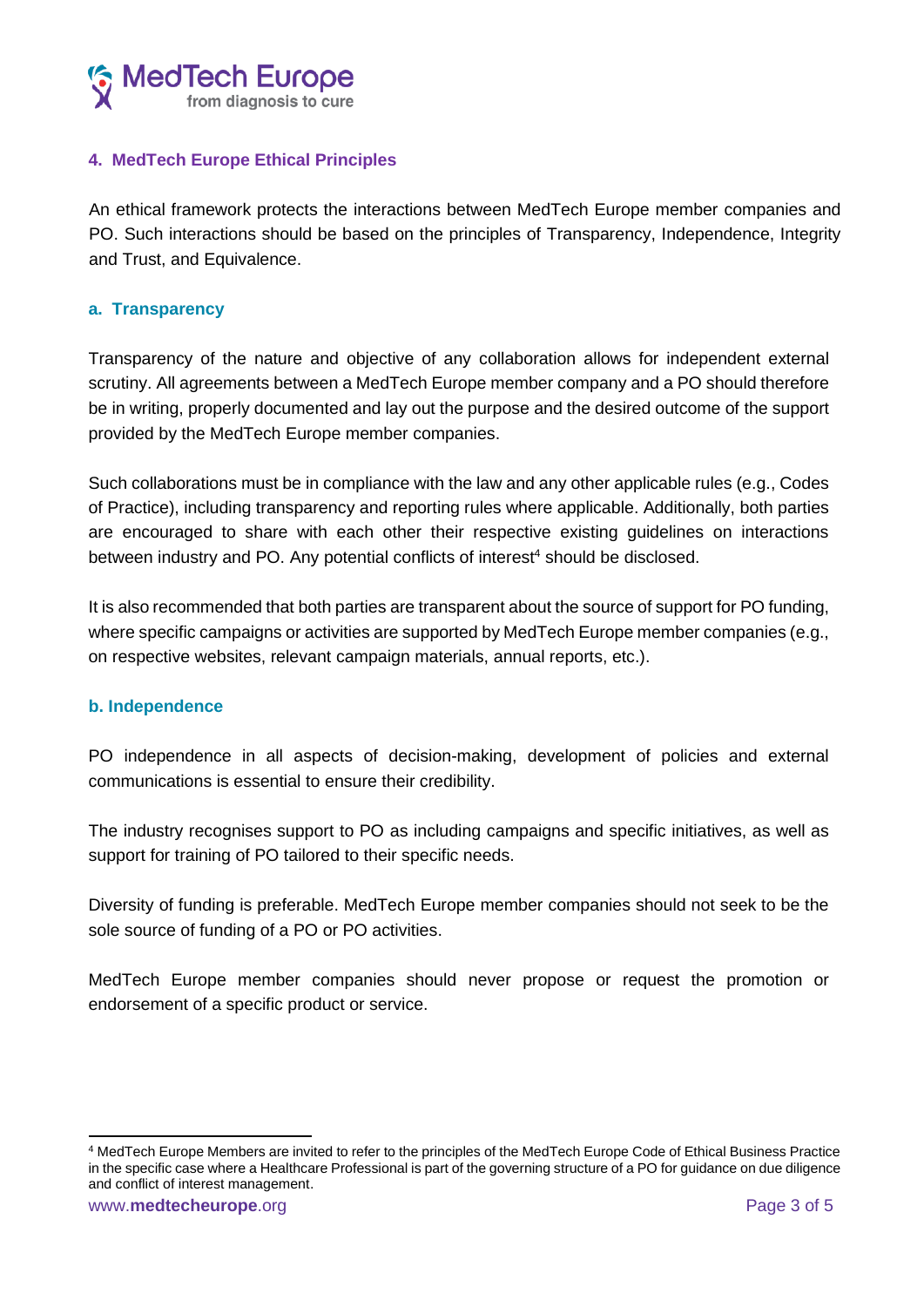

#### **c. Integrity and Trust**

Any communication coming out of a PO/medical technology industry collaboration needs to be neutral in tone, clear, accurate, balanced and fair. In any interaction, stakeholders bring their own perspectives, skills and experience. Such interactions should be based on mutual trust. All collaborations should have a legitimate need, including a clearly identified patient benefit, and should never be used to induce or encourage the use of MedTech Europe member companies' products or services, nor to seek confidential information.

The advancement of public health through improved disease awareness, prevention, diagnosis, management and treatment of diseases for the benefit of patients should prevail when supporting a PO.

#### **d. Equivalence**

Any support to a PO (i.e., whether in the form of a Grant or other types of support to PO capacity building) should be commensurate to the intended goal and should be fair market value.

#### **5. Conclusive words**

This Guidance and its Annex is intended to ensure a common understanding of how interactions between PO and medical technology manufacturers should be designed. At all times, any stakeholder should expect that this mutual collaboration is driven by the highest standards of respect, independence, transparency and integrity. Medtech Europe member companies believe these principles are an essential prerequisite to ensure patients have a strong voice in the improvement of patient outcomes and helping to make health systems more sustainable.

#### **About MedTech Europe**

MedTech Europe is the European trade association for the medical technology industry including diagnostics, medical devices and digital health. Our members are national, European and multinational companies, as well as a network of national medical technology associations who research, develop, manufacture, distribute and supply health-related technologies, services and solutions.

For further information on the content of this Guidance document, please contact: [c.aillet@medtecheurope.org](mailto:c.aillet@medtecheurope.org)